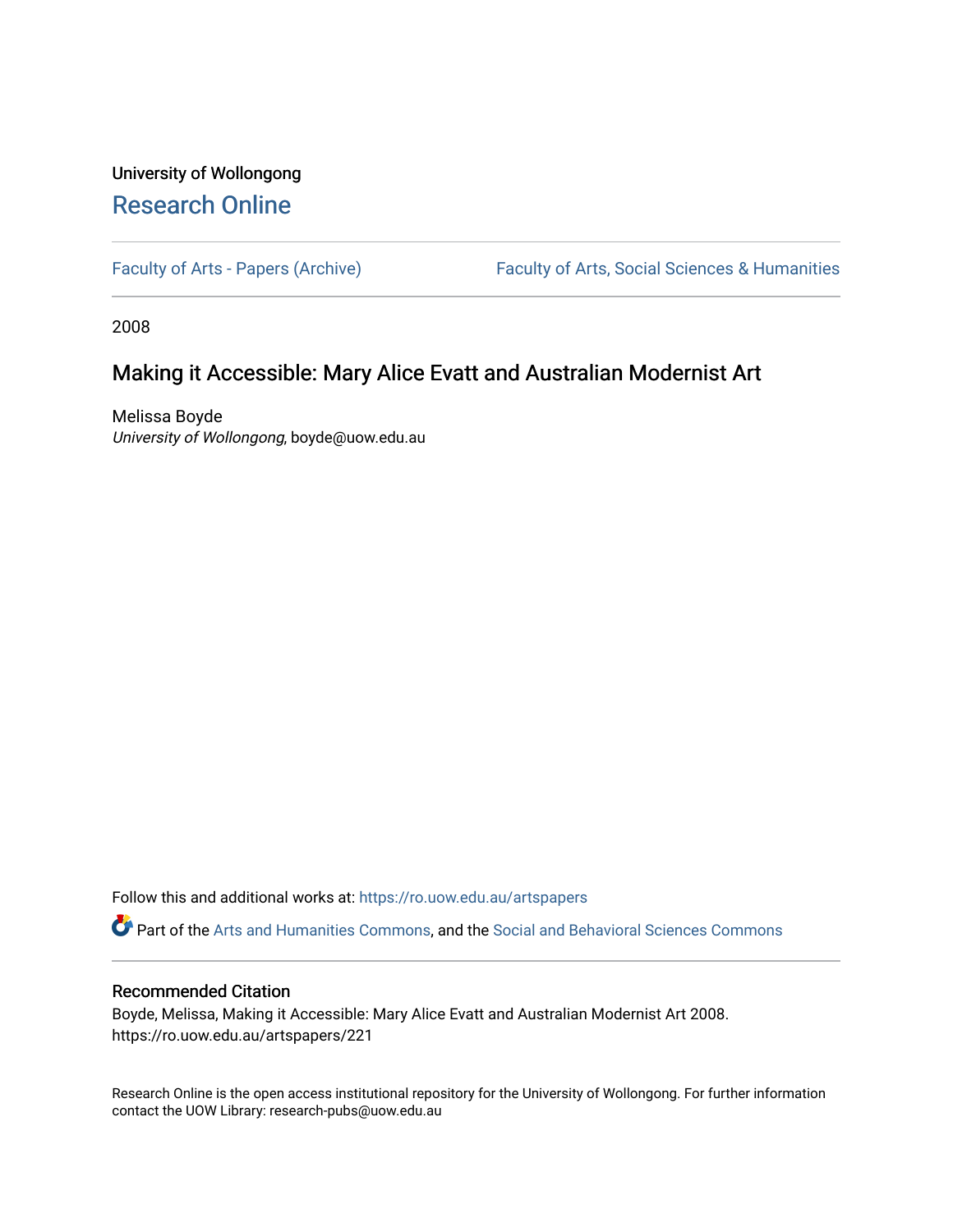# $\mathbf Q$ Making it Accessible: Mary Alice Evatt and Australian Modernist Art

### *Melissa Boyde*

In his autobiography art historian Bernard Smith recounts how, as a young art teacher posted to a school at Murraguldrie in country New South Wales (NSW) in the mid 1930s, he tried unsuccessfully to borrow books on modern art from the country lending service of the State Public Library. On a visit to Sydney he made an appointment to see the NSW Chief Librarian W. H. Ifould, "a man of considerable power and influence in New South Wales" who was also a trustee of the National Art Gallery of New South Wales (AGNSW).<sup>1</sup> Smith took to the meeting the small catalogue listing the art books in the country section and "asked, as discreetly as he could manage, why it offered no books on modern art." Ifould was very clear: "There are no books on modern art in the Country Reference Section…because to the best of my knowledge no one in the country is interested in modern art."2

This chapter explores the history of taking modern art to country towns in NSW, particularly the contribution of one woman, Mary Alice Evatt. Mary Alice was involved in the modernist art movement both locally and overseas. Through her international connections she was well-informed on the 'Art for the People' movement: in America the Federal Art Project, established under Franklin D. Roosevelt's New Deal in 1932, emphasised the central role of the arts in a democracy and in Britain the Council for the Encouragement of Music and the Arts was established in 1939 on principles of opportunity and participation for all citizens. In Australia, Mary Alice promoted similar ideals focusing on arts access, education and participation as part of the modern state. These views, combined with her advocacy of principles of social equity, led to her becoming a key broker in the delivery of one of the main 'Art for the People' initiatives in Australia, the AGNSW's Country Art Exhibition Scheme. It was through this scheme that modern art found its way not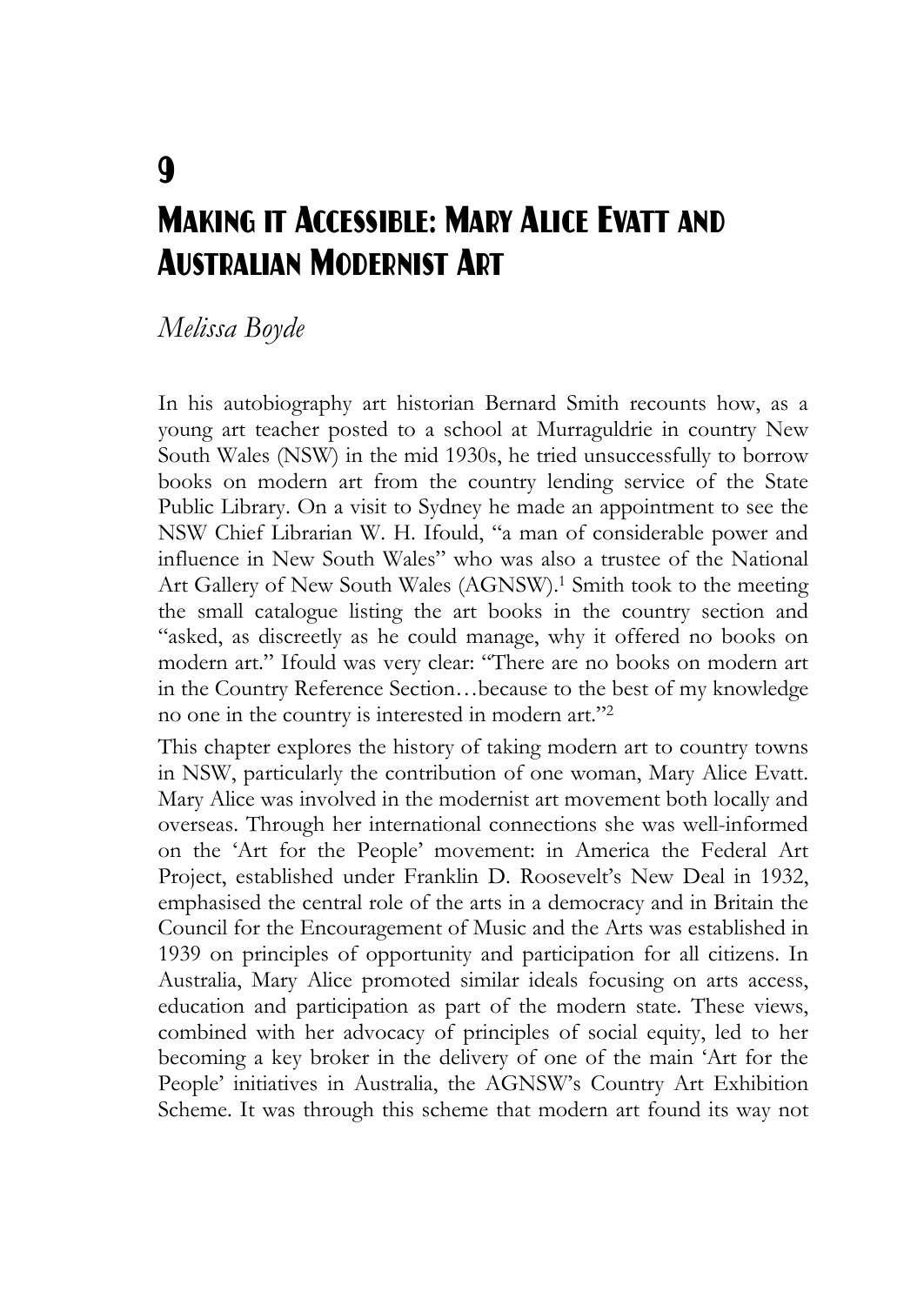only into library catalogues but into the heartland of NSW country towns.

In 1943 Mary Alice Evatt was appointed a trustee of the AGNSW. *The Bulletin* reported on the morning tea put on by the President and trustees of the gallery to welcome her:

Through the board room of the National Gallery last Saturday morning ran a thrill of anticipation. For the first time in its history a women trustee was to enter its portals.

Women's groups and women artists wrote to the gallery applauding Mary Alice's appointment but she remained the only woman throughout her twenty-seven years in the role. Not only was she the lone female voice at board meetings (the standard address by the president to the trustees began "Gentlemen – and Mrs Evatt –") but she was one of the few champions of modern art.3 In his autobiography the director of the gallery from late 1945, Hal Missingham, recalls that the "early trustees were inordinately partisan about what they considered to be true art as opposed to all the horrible modern rubbish infiltrating the pure art of Australia."4 He credits Mary Alice as being the only trustee with a thorough knowledge of modern art and with consistently arguing for the purchase of modern works in the face of the entrenched conservatism of trustees such as Sir Lionel Lindsay, Sir Marcus Clarke, Sydney Long, J. W. Maund and Ifould.

### *Background*

Mary Alice Sheffer (1898–1973) met Herbert Vere (Bert) Evatt in 1918 at the University of Sydney – she was studying architecture and he was an outstanding law student and University medallist. They married the following year despite some misgivings by her father, a wealthy American industrialist who had moved the family to Australia when Mary Alice was a baby. Samuel Sheffer's concern was that Bert was a socialist, but for Mary Alice that was part of the attraction – she had developed strong views about social justice during the 1917 tram strike in Sydney when allegations of victimisation of the workers circulated. Her future husband had expressed his analysis and support of the workers' case in published articles and he worked on the subsequent inquiry into the strike. Bert went on to become a Justice of the High Court of Australia, Minister for External Affairs in the Curtin wartime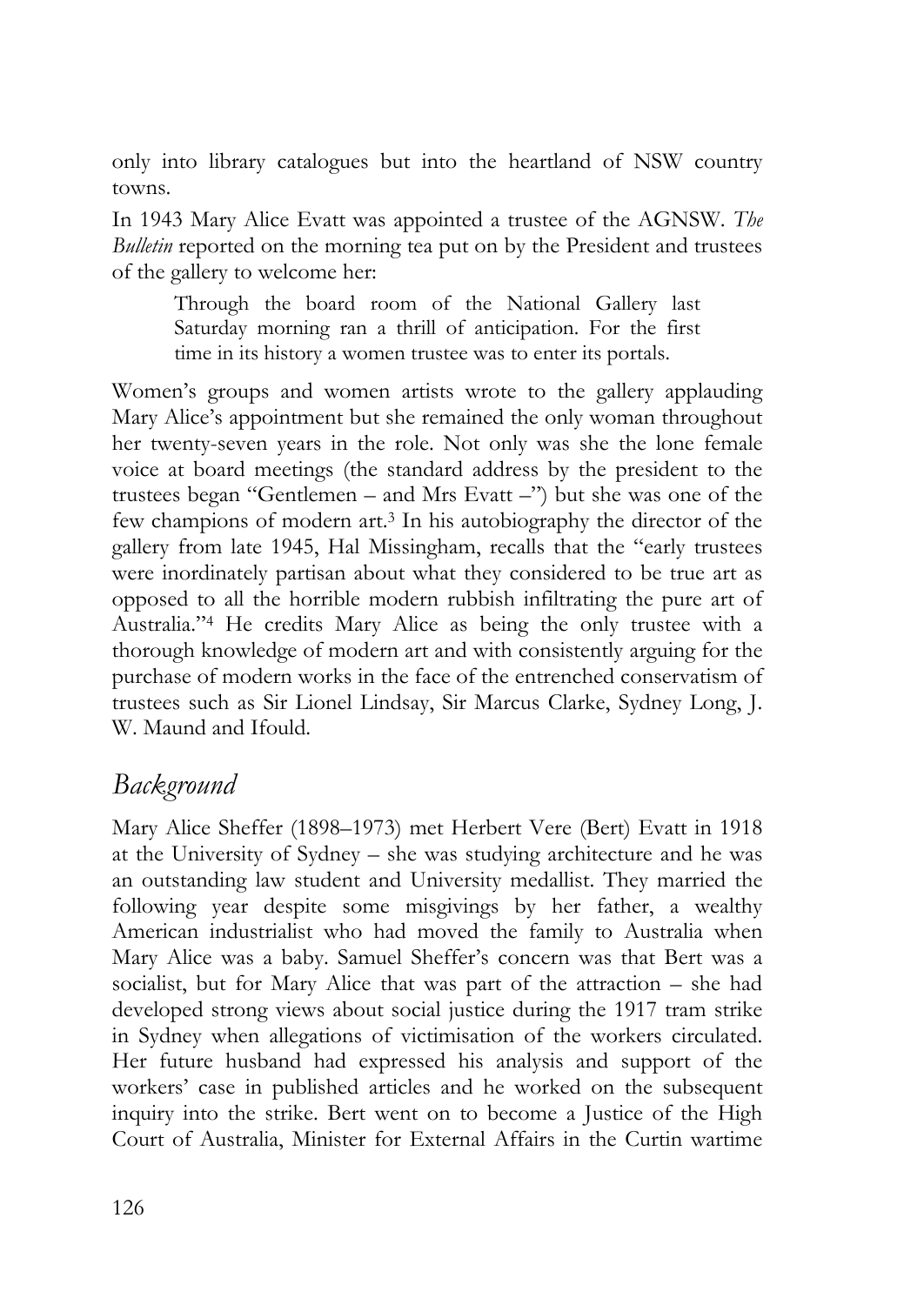government, leader of the Labor Party and President of the United Nations (UN) General Assembly. Throughout their marriage Mary Alice extended the role of supportive wife and mother expected at that time and actively worked as an advocate for cultural development, educational reform and social justice. Described by a friend as a "William Morris socialist" – Mary Alice named the holiday house she designed for her family in the Blue Mountains 'Kelmscott' after Morris' house in England – she shared his belief that art, education and freedom should be for all, not a few. Her work in these areas spans six decades – from the Depression when she organised a women's co-operative to provide clothing material and sewing machines at Balmain Town Hall for use by women in need, to appointments she took on after her husband's death in 1965, including convenor of arts and letters for the National Council of Women, in which role she became a leading voice for children's literacy, and vice-president of the UN Association in Canberra. Mary Alice accompanied Bert on the majority of his official overseas trips, gave public talks and radio interviews and acted as a cultural broker for Australian art and artists. She was not only an advocate for art and education but also took the opportunities presented by official travel to study with major modernist artists, including André Lhote in Paris and Hans Hofmann in New York and to meet with prominent artists such as Picasso.

In the 1930s, while Bert worked on the High Court, the Evatts lived between Sydney and Melbourne and forged connections in the avantgarde art milieux of both cities. In Melbourne, their friends included John and Sunday Reed, Cynthia Reed, Sam Atyeo, Moya Dyring and other members of the Heide circle and Bert opened the controversial first exhibition of the Contemporary Art Society in 1939. Mary Alice took painting classes in both cities – at the Grace Crowley and Rah Fizelle studio in Sydney and in Melbourne at the George Bell School alongside artists such as Russell Drysdale, Albert Tucker and David Strachan. In 1935 one of her paintings, an oil entitled "Intermediate French", was featured in an *Australian Women's Weekly* article on modern art.5 The Evatts were a bridge between art circles in the two cities – John Reed suggested to them that a Sydney branch of the Contemporary Art Society be formed and the first meeting was held in the lounge room of their Mosman house.6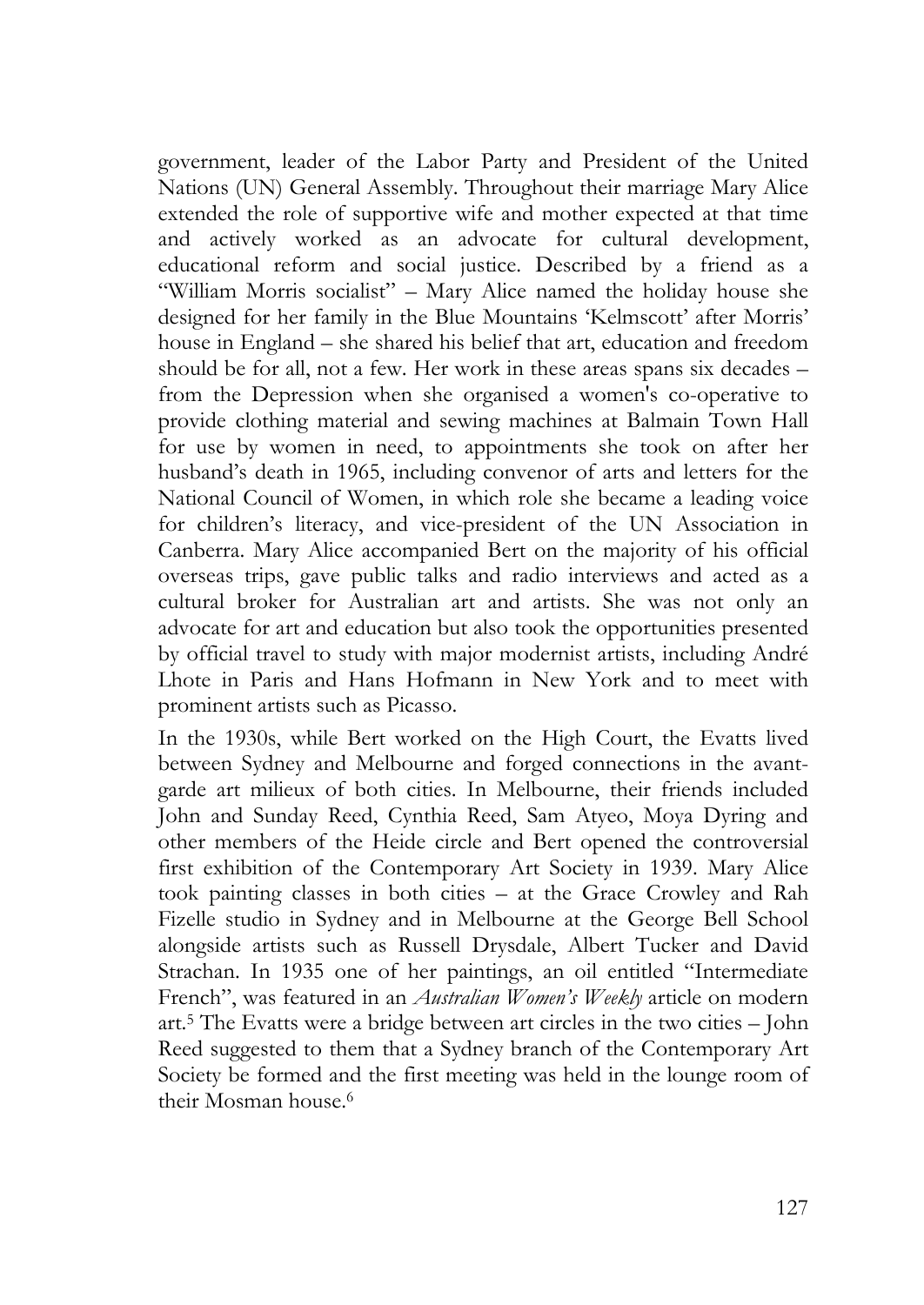Together the Evatts were "the first couple to buy any really modern paintings in Australia."7 They purchased several works from the 1939 *Herald* "Exhibition of French and British Contemporary Art" (before any of the state galleries made an acquisition) including Amedeo Modigliani's "Portrait of Morgan Russell" (1918) and Fernand Léger's "La Bicyclette" (1930). The failure of state galleries to purchase significant numbers of works from the *Herald* exhibition is now regarded as "the greatest of Australia's missed opportunities to purchase fine examples of modern European art for reasonable prices."8 These kinds of resistances and failures to incorporate the modern by national institutions were precisely what Mary Alice worked to overcome. In public forums she put forward the argument that public galleries need:

not only to show a collection of exhibited masters of art, but also to make available provocative contemporary works created by artists of all other nations so that an interchange of ideas can keep the imaginations and powers of one's own people active and creative.9

The Evatts actively supported emerging Australian artists and regularly bought works from them, often as gifts for friends, relatives and overseas contacts. In a letter dated 1958 Queen Elizabeth II writes to thank them for a painting they presented to her: "I am thrilled with the Drysdale and look forward to hanging it in my room…the painting is so luminous and the colour so lovely, and it is so full of tenderness as well $"10$ 

In America during World War Two while Bert "put Australia's problems before the people of America"11 Mary Alice gave radio interviews emphasising the contribution women could make in rebuilding and striving for peace and gave lectures at galleries on Australian art. Bert met Franklin D. Roosevelt at Harvard University in 1938 and the two men became friends. Similarly when Mary Alice met Eleanor Roosevelt they found they shared much common ground. One of Eleanor's greatest achievements was in her role as chairperson on the UN Commission of Human Rights which drafted the Universal Declaration of Human Rights, accepted by the UN General Assembly in 1948 under Bert Evatt's presidency. Article 27.1 asserts the right of everyone to participate freely in cultural life and to enjoy the arts. The arts were also central to Mary Alice's vision for the future and she fully endorsed Eleanor's statement that "the development of art, science and literature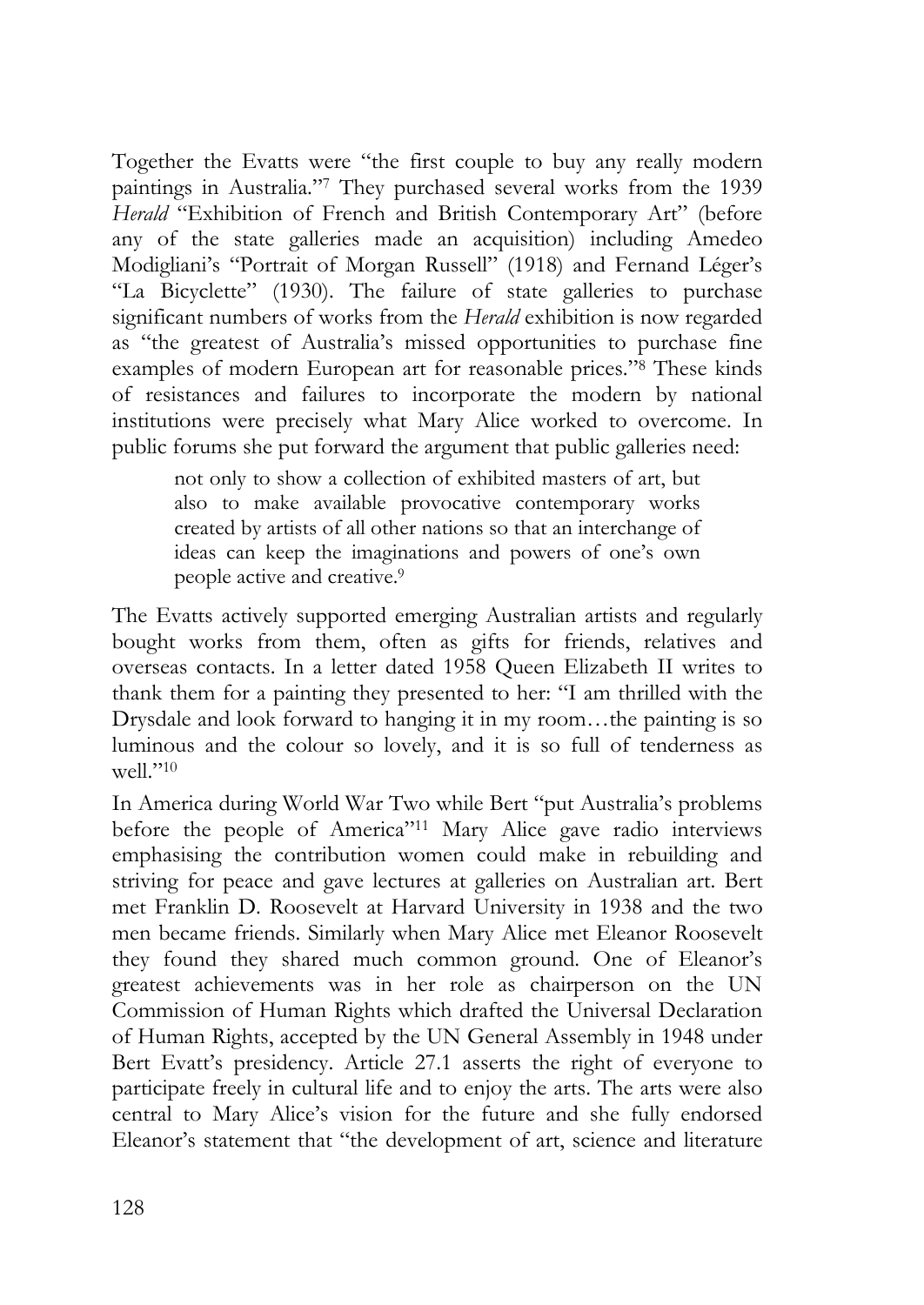for the benefit of our country as a whole is a concern of the whole country, not of a privileged few."12 Speaking in New York in 1948 Mary Alice emphasised the importance of government recognition that:

art is able to crystallize emotions, intellectual trends, moments in the past, moments in the future, for its people, thus clarifying their views on life, and in making critical or appreciative art viewers also people capable of a larger and more complete life as citizens of a modern state.13

The same year in Paris she spent time with Picasso at his studio looking at his wartime paintings and hearing about the details of his involvement in the Resistance. As a result, she and Bert invited him to attend the UN General Assembly, where he received a standing ovation (*see* Figure 9.1).



FIGURE 9.1. Dr Herbert Vere Evatt and Mary Alice Evatt with Picasso, Paris (c.1948). Photograph courtesy of Rosalind Carrodus.

### *Art in the country*

Although Mary Alice mixed with world leaders and international stars of modernist art, her story is not one of elitism. Back in Australia she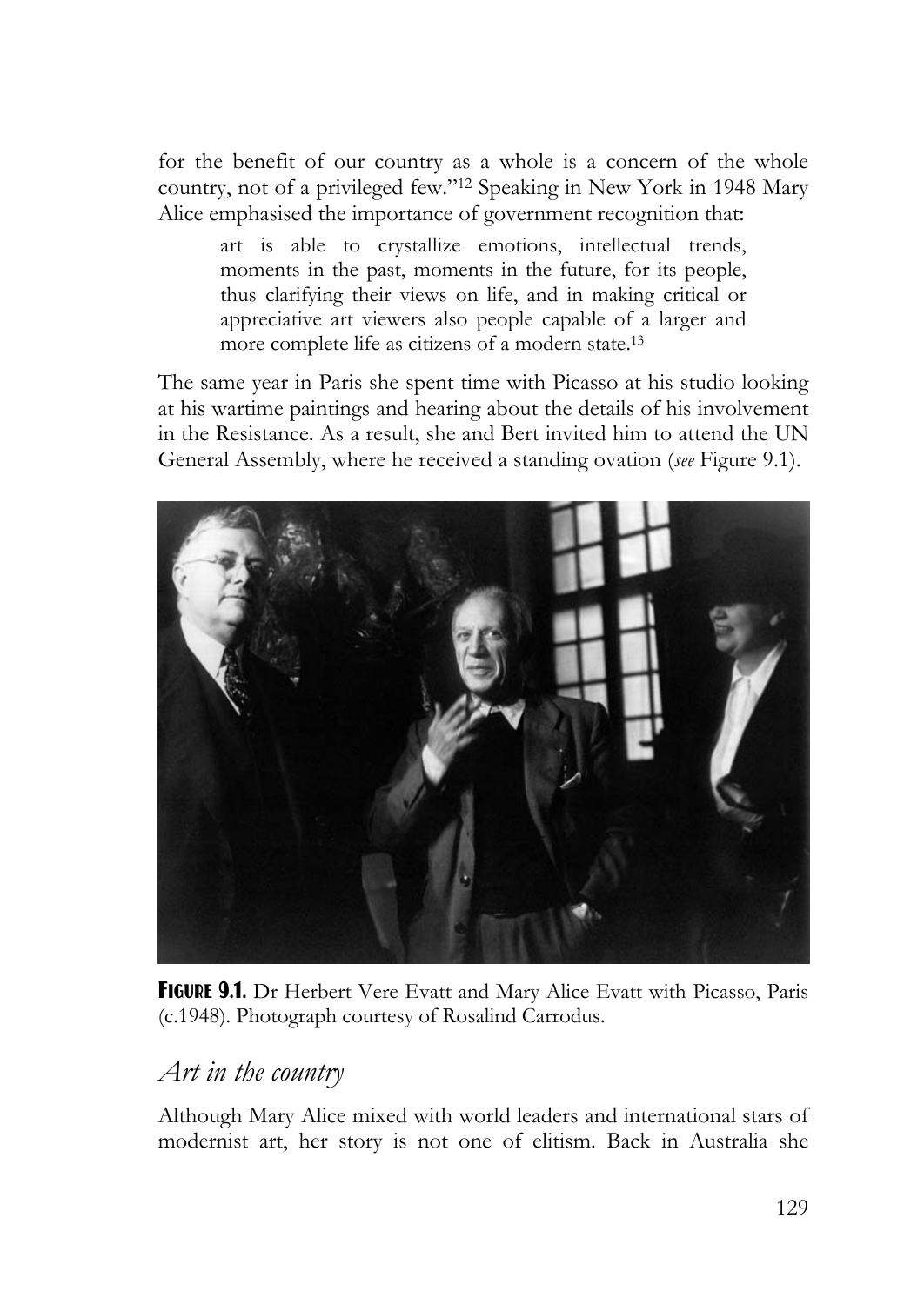argued vigorously for wide access to the arts as a fundamental part of the social structure. In 1941, as part of his successful election platform, the leader of the NSW Labor Party, W. J. McKell, promoted the idea of taking exhibitions of original works of art to regional centres. Mary Alice's brother-in-law Clive Evatt became Minister for Education and in that role appointed Mary Alice as a trustee of the AGNSW. To head off speculation about possible nepotism, Premier McKell issued a press release detailing the protocol for trustee appointments and outlining her suitability for the position. From the start of her role as a trustee Mary Alice expressed her views on art for the people – at the reception to welcome her she told the press that among her aims were art education and public art projects.14 Her presence on the board provided strong support for initiatives based on these ideals. She was asked to attend meetings of the War Art Council and the Encouragement of Art Movement (EAM) in 1944, which were developing strategies to take art to the people. As a wartime initiative the War Art Council's committee brought representatives from all the major art societies – traditionalists to modernists – into one room: Bernard Smith, Sydney Ure Smith from the Society of Artists and Hayward Veal from the Royal Art Society. Similarly EAM, established in January that year, had a broad membership including Smith and Veal, Howard Ashton, president of the Royal Society, and Corporal Leo McKern (later to become famous for his television role as Rumpole of the Bailey) who represented the Army.

In May 1944 the report "Plan for the Organisation of Travelling Art Exhibitions in NSW" was released and its recommendations discussed by the AGNSW trustees. In response the progressive trustees formed a sub-committee, comprising Mary Alice, Sydney Ure Smith, Charles Lloyd Jones and Professor E. G. Waterhouse, to develop the Country Art Exhibition Scheme. Clive Evatt endorsed their request to have Bernard Smith seconded from his position teaching art at Enmore Activity School to administer the scheme. A central aim of the exhibitions outlined in the report was educational but as Smith found "an education programme for the gallery and the support of contemporary art were issues closely linked."15 Tensions surfaced among the trustees as a result of the convergence of education and contemporary art in the country tours. Smith developed a strategy of sidestepping some of the opposition: "I never argued with any of them on aesthetic grounds but simply in liberal terms: country people had a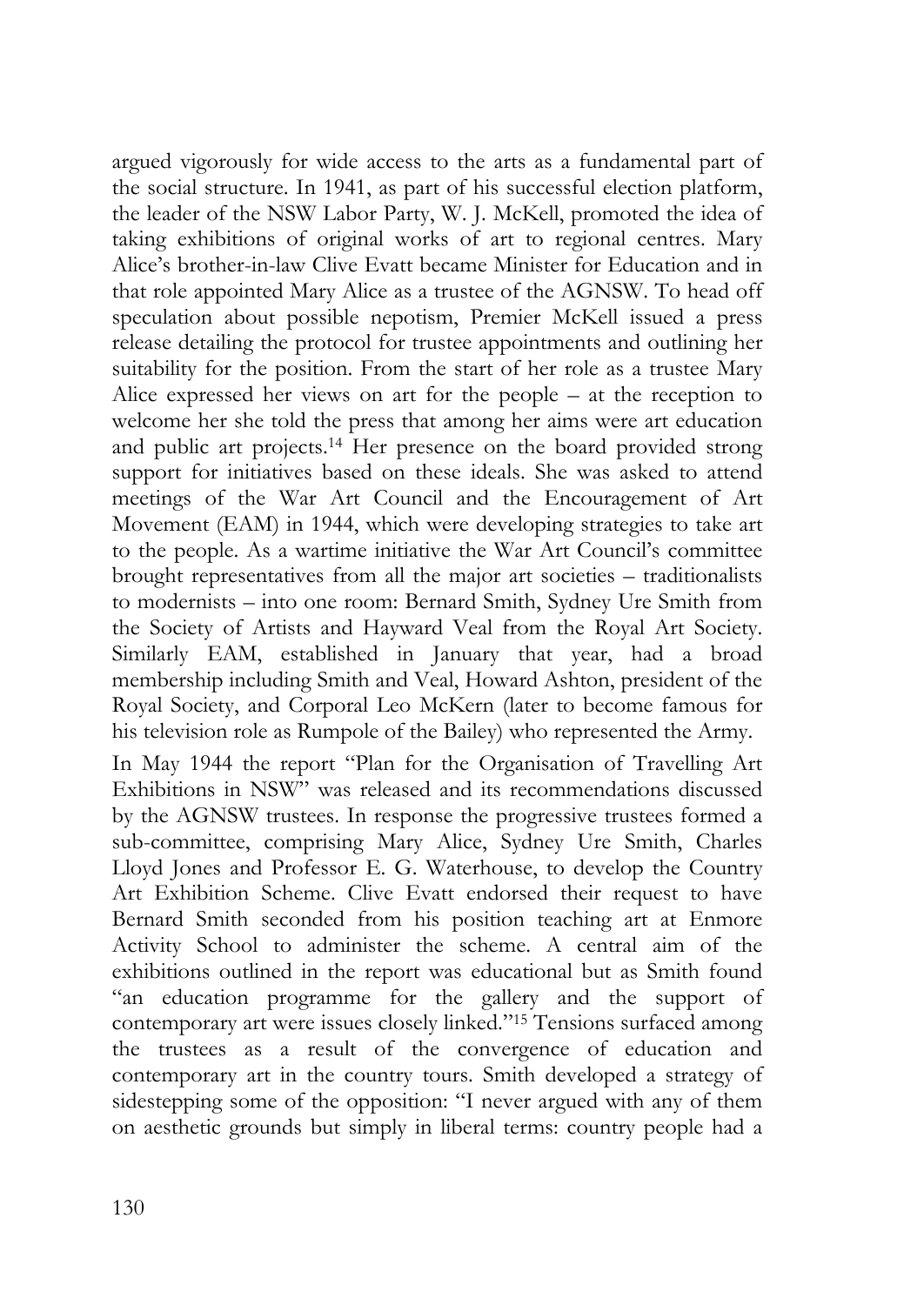right to see contemporary art, just as city people had, and to then make up their own minds."16 Mary Alice's authority and ideas were indispensable to him. He describes her as "a very effective, outspoken and shrewd member of the Trust" whose support he sorely missed whenever she was absent from meetings because of wartime commitments overseas.17

The McKell Labor government's initial funding was for seven exhibitions to be assembled and shown in forty country towns during the period 1944–5. The sub-committee decided they would consist of original paintings and some reproductions. Since the only gallery outside Sydney at that time was at Broken Hill, the exhibitions were to be shown in a centrally located hall or room in each town with the support of groups of "responsible citizens."18 One hundred of the works were from the gallery's permanent collection and the remainder, approximately two hundred and fifty works, were lent for seven months by the National Library in Canberra, the NSW State Library, private collectors and by the artists themselves. The logistics of how the tours would operate were developed by Smith and the sub-committee: wooden crates were specially made at the gallery to pack the works so they could be transported by rail to country centres; responsibility for the safety of the works when they arrived was delegated to local district school inspectors, and a roster of exhibition attendants was allocated to groups such as the Country Women's Association. A brief explanatory catalogue was to be published and sold at each exhibition and, as the minutes note, any money "over and above catalogue costs might go toward some charitable purpose nominated by the District concerned. Such a feature might help toward stimulating an interest in the exhibition. Any feature that helps to stimulate an interest in the exhibition deserves consideration."19

Mary Alice proposed that a series of lectures should also accompany the exhibitions. She gained the support of Premier McKell and the Labor Party and funds were provided. The lecturers would usually visit the country centre for three days, supervise the hang (carried out by local volunteers or council workers) and then give talks after the opening, on the following evening and at morning sessions arranged for groups of school students. Over the next ten years lecturers included modernist artists such as Tony Tuckson, Sali Herman, Jeffrey Smart and Jean Bellette.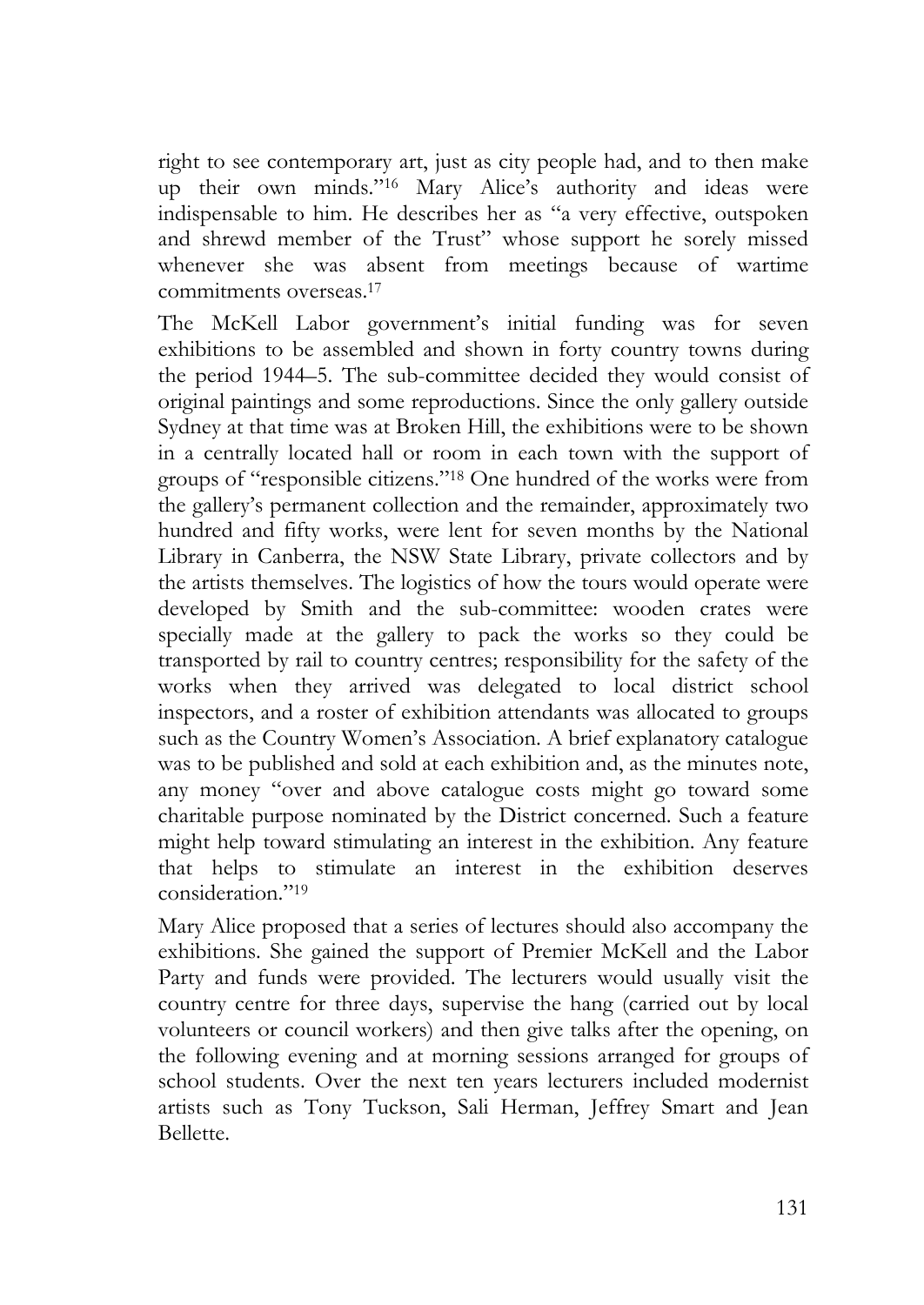The first exhibition, "One Hundred and Fifty Years of Painting in Australia", was a broad survey of Australian art from the colonial period to the present and included work by Conrad Martens, James Gleeson and Bellette. The first town to show the exhibition was to be Wollongong but at the last minute, after problems with negotiations, it opened instead at the School of Arts at Wagga Wagga on 9 October, 1944. From there it toured on throughout the state.

The second exhibition, "Some Recent Australian Painting", was organised by Mary Alice and commenced in Canberra in late 1944. Mary Alice borrowed approximately fifty works from contemporary artists including Grace Cossington Smith, Roland Wakelin, Missingham, Crowley, Frank Hinder, Bellette, Ralph Balson, Drysdale, Thea Proctor, Fizelle and Margaret Preston. It was the first major exhibition of contemporary art shown in Canberra. There was no public art gallery so the exhibition was held in the Masonic Hall. In the absence of a local council or art society to supervise the exhibition Mary Alice and Bernard Smith did it all. On several evenings the exhibition room doubled as a venue for local functions so Mary Alice went there early every morning to sweep out the hall and ensure everything was in order before the doors were opened to the public.20 The exhibition opening by Senator Collings, Minister for the Interior (assisted by Bert Evatt) was attended by members of Parliament and diplomats. Local media coverage included a detailed discussion about the modern art on display and the minutes note that "many citizens commented that the exhibition emphasised the need for improved art facilities in Canberra."21

In line with the principles of the 'Art for the People' movements in America and Britain, Mary Alice and her colleagues had as a primary aim of the AGNSW scheme "the development of a wider patronage" both for the economic benefit of artists and to increase public "knowledge and appreciation."22 To help achieve this aim they arranged that some of the works would be available for sale. The opportunity to purchase modern art was taken up by country audiences and at the Canberra exhibition, for example, there were a number of purchases including paintings by Hinder and Wakelin.

Mary Alice and her colleagues on the sub-committee wanted the modern works not only to go to private collectors but also into the public collection of the AGNSW. Acquisition of new works for the permanent collection was entirely at the Trustees' discretion and as Bernard Smith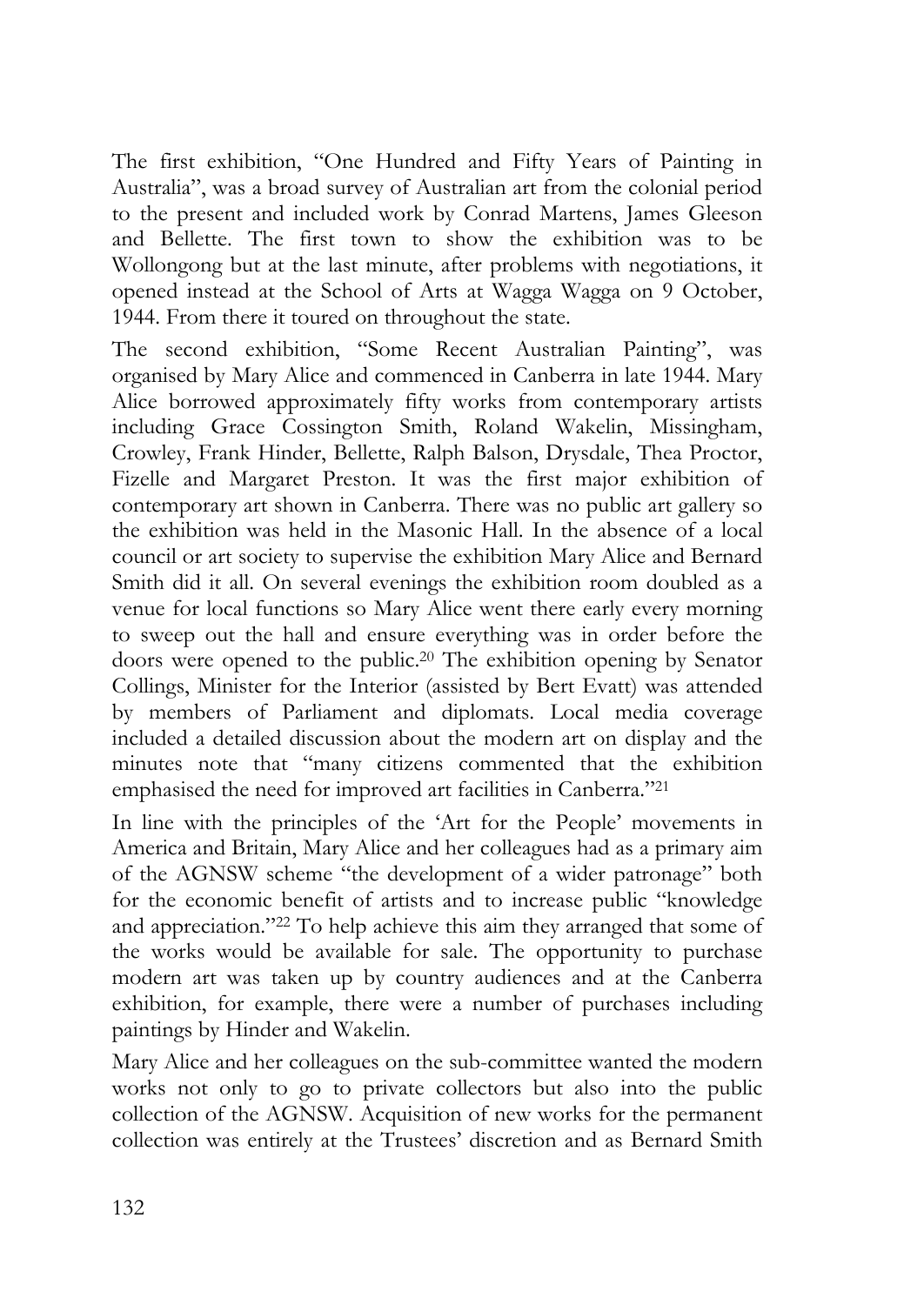notes "the old guard of the trust was absolutely convinced that contemporary art was degenerate."23 This attitude amongst the conservatives continued after the war so at a trustee meeting when they were outnumbered the sub-committee seized the moment and voted to allow the acquisition of modern paintings for the tours. However, this strategy was short-lived. When Mary Alice travelled with her husband to the 1946 UN conference in San Francisco the conservative trustees, who had realised that the modern works they detested were entering the permanent collection in this way, voted in her absence to abolish the practice.

Were country people as disinterested in modern art as Ifould had told the young Smith that they were? The statistics, documented carefully by staff and committee, indicate otherwise. In the first year a total attendance of 57,144 people was recorded.24 At Wagga Wagga the exhibition received good coverage in the local press, including publication in full of an essay on 'Abstraction in Art' by Eric Wilson, one of the exhibiting artists. There was an audience of over 2,000 and 444 catalogues were sold. The minutes also note that:

sixty people attended a lecture on "The Development of Australian Art" held on Wed. evening 11th October. A feature of the exhibition was the widespread interest of members of the services. The Wagga Wagga Council exhibited its plans for a local art gallery with the exhibition.<sup>25</sup>

Temora, at that time a town of 4,000 people, recorded audience attendance of 3,500. The report from Tamworth said the exhibition was "an outstanding success" with 4,733 attending. Isabel McKenzie, the lecturer at Tenterfield, reported that "great interest was taken in the exhibition" with more than five hundred children seeing it and around fifty adults attending each of the three evening lectures.26 Similarly enthusiastic comments emerged from other country centres.

But even with such success, many of the trustees remained opposed to modern art and in 1947 Sydney Ure Smith resigned "as a protest against what he considered the total refusal by the trustees to accept any form of contemporary art for inclusion in the Gallery collections."27 In the following years Mary Alice persisted with the idea of acquiring contemporary works for the country exhibitions successfully arguing that the model had been established by the Victoria and Albert Museum.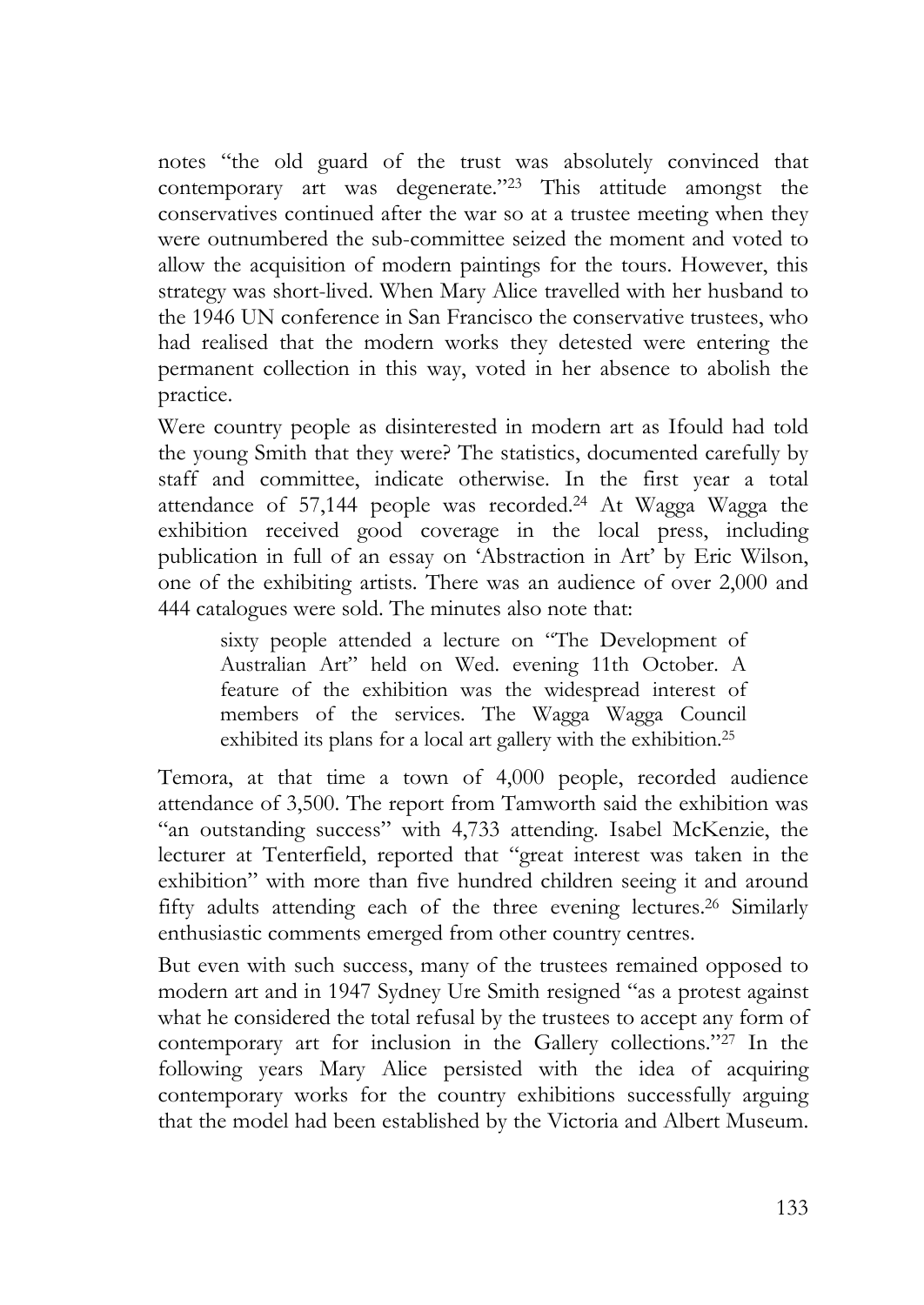She was granted several allocations of funds including  $f_{1500}$  to acquire prints and reproductions which she selected from an art dealer when in New York and another £500 to purchase contemporary Australian painting. However, in 1954 the country exhibitions were discontinued, ostensibly due to lack of funds. Mary Alice consistently lobbied for their re-establishment and before her retirement in 1970 this came to fruition. A new truck was purchased in 1967 which contained seventeen large aluminium wall-panels which could be clipped together to form a temporary art gallery. The first exhibition that year was seen by 100,000 visitors in 52 country towns and 1,100 lectures were given.28 The travelling exhibitions continued until 1987.

From the beginning the sub-committee of the Country Art Exhibitions had "a hidden agenda."29 Mary Alice and her colleagues' vision was that the travelling exhibitions would stimulate the establishment of regional galleries in NSW. The success of the scheme elicited lasting support for the visual arts in country towns and established a blueprint for art gallery adult and school education programs that has continued for sixty years. Contacts made during the early tours led to the ongoing involvement of modernist artists in local art prizes and art teaching in regional centres. During the 1950s and 60s public galleries started to open in larger towns as a result of successful lobbying of councils led by the local art groups which had thrived during and after the tours. By 2005 there were 1.23 million visitors to thirty-four public galleries in regional and suburban NSW employing over 110 full-time professional staff with total expenditure of \$14.75 million, largely met by local government.30 Several of the galleries have significant modernist art collections – another important legacy of Mary Alice's passion for making modern art accessible for all citizens, not just a select few.

 $\ddot{ }$ 

<sup>1</sup> Bernard Smith, *The Boy Adeodatus: The Portrait of a Lucky Young Bastard* (Ringwood, Vic: Penguin, 1985), p. 235.

<sup>2</sup> Ibid.

<sup>3</sup> Hal Missingham, *They Kill You in the End* (Sydney: Angus and Robertson, 1973), p. 33.

<sup>4</sup> Ibid, p. 27.

<sup>5</sup> *Australian Women's Weekly*, 7 December 1935.